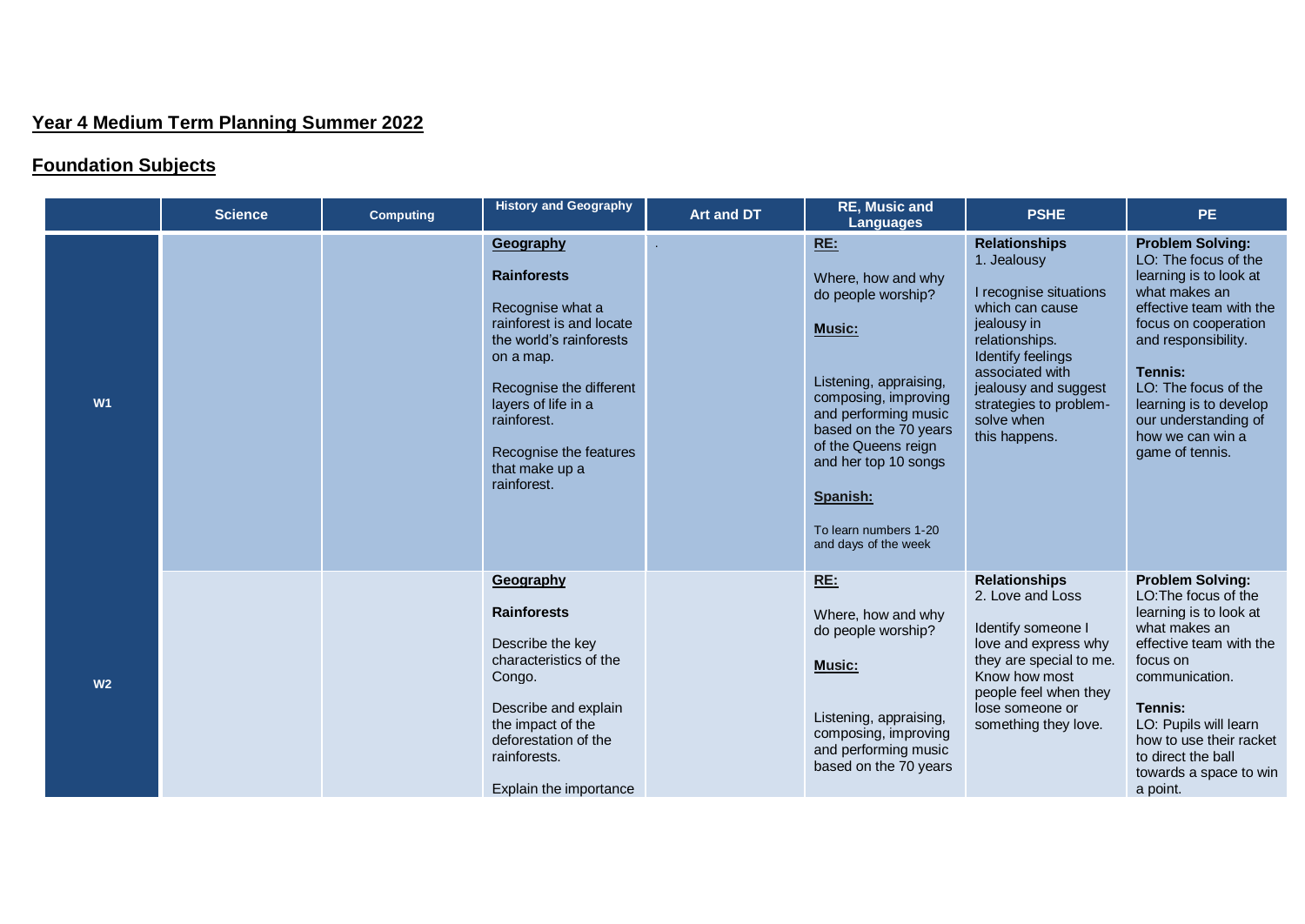|    |                                                                                                                                                                                                                                                                                                                                                                                                                                                                                                | of the Amazon<br>Rainforest. | of the Queens reign<br>and her top 10 songs<br>Spanish:<br>To learn numbers 21-31<br>and months                                                                                                                                                                 |                                                                                                                                                                                    |                                                                                                                                                                                                                                                                   |
|----|------------------------------------------------------------------------------------------------------------------------------------------------------------------------------------------------------------------------------------------------------------------------------------------------------------------------------------------------------------------------------------------------------------------------------------------------------------------------------------------------|------------------------------|-----------------------------------------------------------------------------------------------------------------------------------------------------------------------------------------------------------------------------------------------------------------|------------------------------------------------------------------------------------------------------------------------------------------------------------------------------------|-------------------------------------------------------------------------------------------------------------------------------------------------------------------------------------------------------------------------------------------------------------------|
| W3 | <b>Computing:</b><br><b>We are Makers</b><br>To learn about the<br>micro:bit, and how to<br>create a program<br>using MakeCode.<br>To read a micro:bit<br>program and predict<br>what it will do.<br>To modify a micro:bit<br>program.<br>To create a micro:bit<br>program to simulate<br>rolling two dice.<br>To plan a micro:bit<br>program.<br>To code and test their<br>own micro: bit project.<br><b>Online Safety:</b><br>We are Respectful of<br>Digital Rights and<br>Responsibilities |                              | RE:<br>Where, how and why<br>do people worship?<br>Music:<br>Listening, appraising,<br>composing, improving<br>and performing music<br>based on the 70 years<br>of the Queens reign<br>and her top 10 songs<br>Spanish:<br>To learn numbers 21-31<br>and months | <b>Relationships</b><br>3. Memories<br>Tell you about<br>someone I know that I<br>no longer see.<br>Understand that we<br>can remember people<br>even if we no longer<br>see them. | <b>Problem Solving:</b><br>LO: The focus of the<br>learning is to look at<br>what makes an<br>effective team with the<br>focus on collaboration<br>and communication.<br>Tennis:<br>LO: Pupils will<br>understand when and<br>where to play the<br>backhand shot. |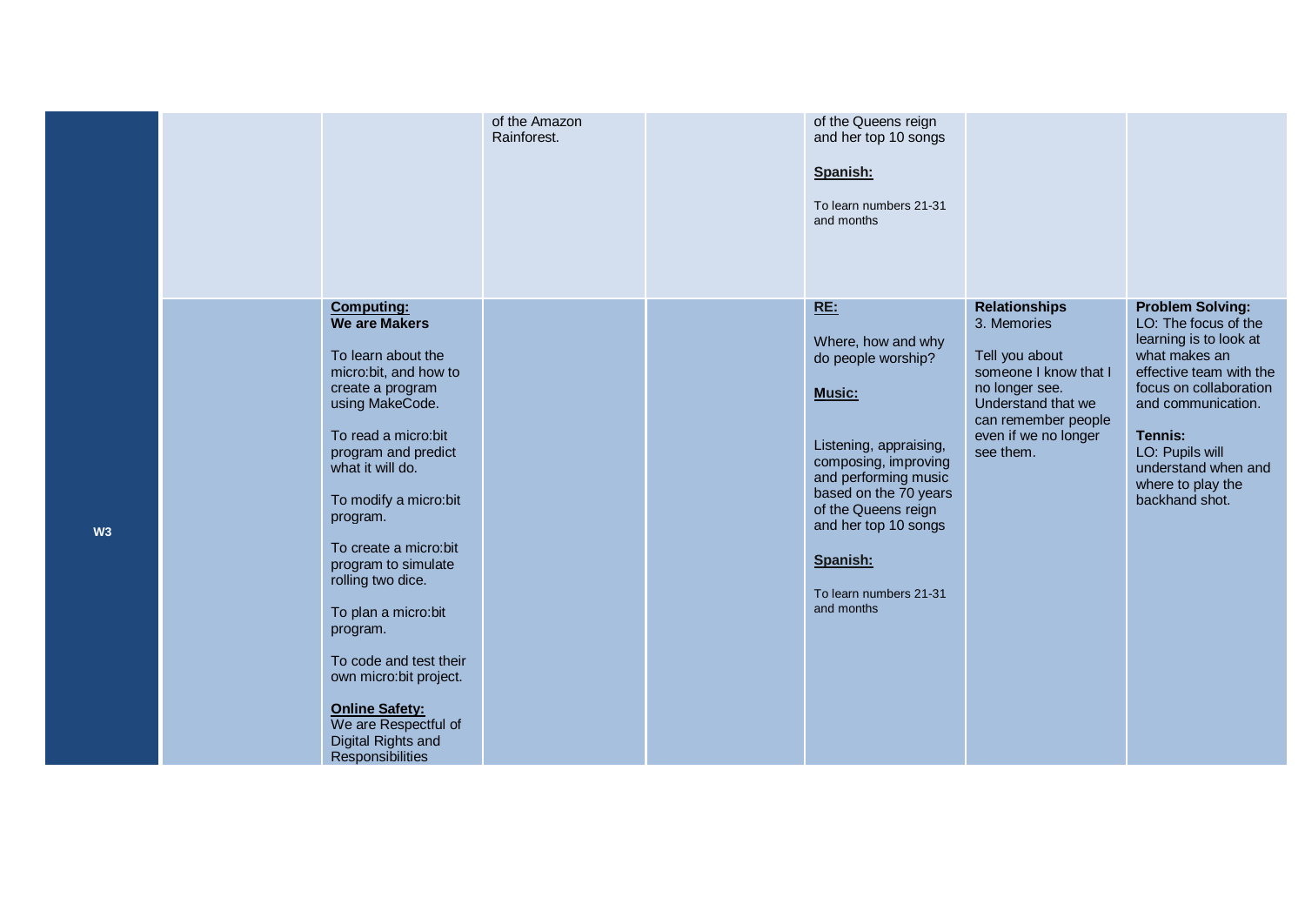| Electricity - identify<br>common appliances that<br>run on electricity.<br>Electricity - construct a<br>simple series electrical<br>circuit, identifying and<br>naming its basic parts,<br>including cell, wires,<br>bulbs, switches and<br>buzzers.<br>Electricity - identify<br>whether or not a lamp will<br>light in a simple series<br>circuit, based on whether<br>or not the lamp is part of<br>a complete loop with a<br>battery.<br>Electricity - recognise<br>that a switch opens and<br>closes a circuit and<br>associate this with<br>whether or not a lamp<br>limes in a simple series<br>circuit.<br>Electricity - recognise<br>some common<br>conductors and<br>insulators, and associate<br>metals with being good<br>conductors. |  | RE:<br>Where, how and why<br>do people worship?<br><b>Music:</b><br>Listening, appraising,<br>composing, improving<br>and performing music<br>based on the 70 years<br>of the Queens reign<br>and her top 10 songs<br>Spanish:<br>To ask and answer 'What<br>date is it today?' | <b>Relationships</b><br>4. Getting on and<br>falling out<br>Recognise how<br>friendships change,<br>know how to make<br>new friends and how<br>to manage when I fall<br>out with my friends.<br>Know how to stand up<br>for myself and how to<br>negotiate and<br>compromise.              | <b>Problem Solving:</b><br>LO: The focus of the<br>learning is to look at<br>what makes an<br>effective team with the<br>focus on collaboration<br>and communication.<br>Tennis:<br>LO: Pupils will make<br>decisions as to when<br>to apply either a<br>forehand or backhand<br>shot.                                               |
|---------------------------------------------------------------------------------------------------------------------------------------------------------------------------------------------------------------------------------------------------------------------------------------------------------------------------------------------------------------------------------------------------------------------------------------------------------------------------------------------------------------------------------------------------------------------------------------------------------------------------------------------------------------------------------------------------------------------------------------------------|--|---------------------------------------------------------------------------------------------------------------------------------------------------------------------------------------------------------------------------------------------------------------------------------|--------------------------------------------------------------------------------------------------------------------------------------------------------------------------------------------------------------------------------------------------------------------------------------------|--------------------------------------------------------------------------------------------------------------------------------------------------------------------------------------------------------------------------------------------------------------------------------------------------------------------------------------|
| Electricity - identify<br>common appliances that<br>run on electricity.<br>Electricity - construct a<br>simple series electrical<br>circuit, identifying and<br>naming its basic parts,<br>including cell, wires,<br>bulbs, switches and<br>buzzers.<br>Electricity - identify<br>whether or not a lamp will<br>light in a simple series<br>circuit, based on whether<br>or not the lamp is part of<br>a complete loop with a<br>battery.<br><b>Electricity - recognise</b>                                                                                                                                                                                                                                                                       |  | RE:<br>Where, how and why<br>do people worship?<br><b>Music:</b><br>Listening, appraising,<br>composing, improving<br>and performing music<br>based on the 70 years                                                                                                             | <b>Relationships</b><br>5. Girlfriends and<br>boyfriends<br>Understand what<br>having a<br>boyfriend/girlfriend<br>might mean and that it<br>is a special<br>relationship for when I<br>am older.<br>Understand that<br>boyfriend/girlfriend<br>relationships are<br>personal and special, | <b>Problem Solving:</b><br>The focus of the<br>learning is to look at<br>what makes an<br>effective team with the<br>focus on collaboration<br>and communication.<br>Tennis:<br>LO: The focus of<br>learning is to develop<br>pupil's ability to use a<br>racket by considering<br>tactical play (creating<br>space) to win a point. |

**W4**

**W5**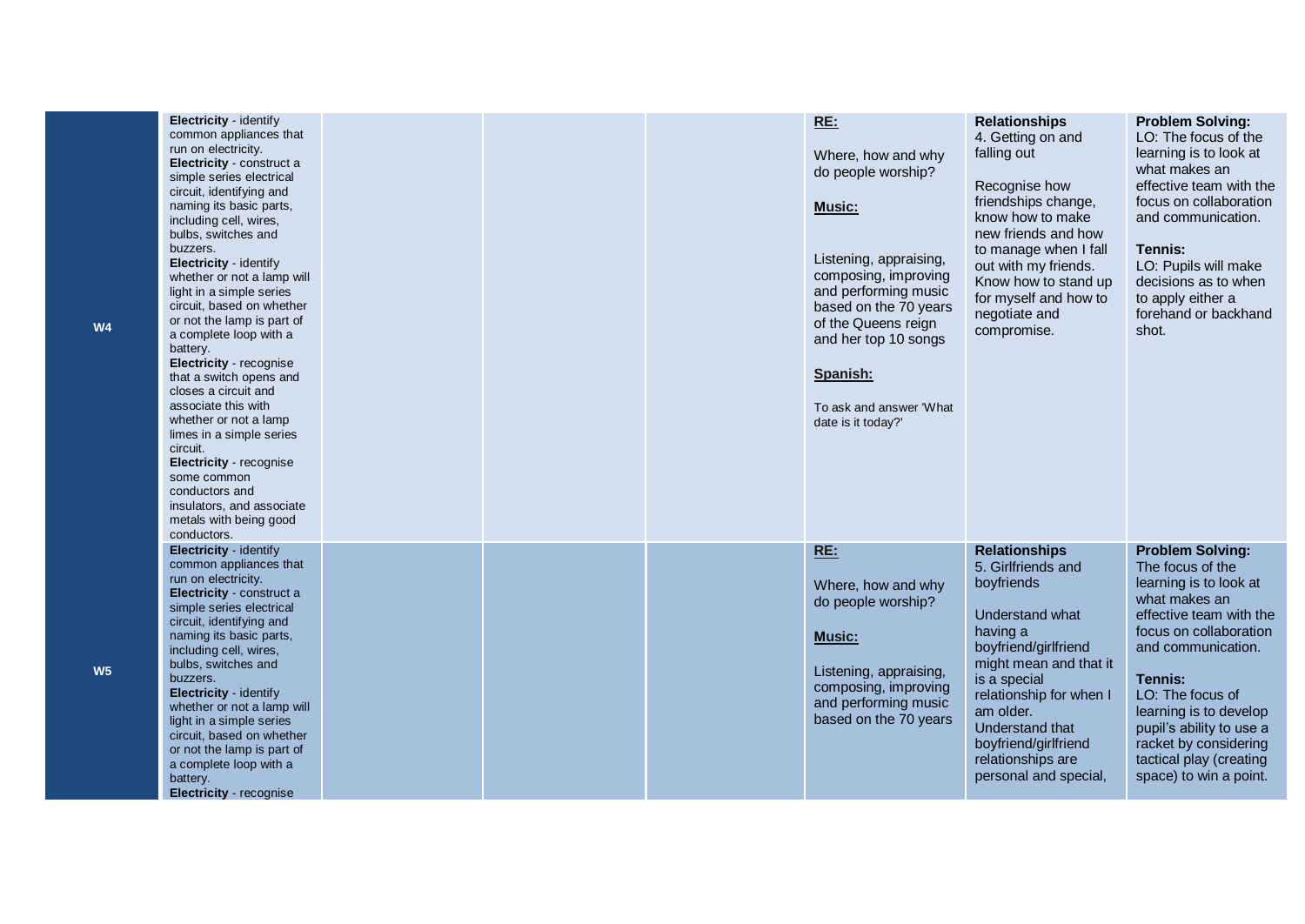| that a switch opens and<br>closes a circuit and<br>associate this with<br>whether or not a lamp<br>limes in a simple series<br>circuit.<br>Electricity - recognise<br>some common<br>conductors and<br>insulators, and associate<br>metals with being good<br>conductors. |  |                                                                                                                                                                                                                                                                                                                                                                                                                                                                                                                                                                 | of the Queens reign<br>and her top 10 songs<br>Spanish:<br>To say and write when<br>the Royal Family<br>birthdays are                                                                                                                                                                        | and there is no need to<br>feel pressurised into<br>having a boyfriend/<br>girlfriend.                                                                                                                                                 |                                                                                                                                                                                                                                                                                                                     |
|---------------------------------------------------------------------------------------------------------------------------------------------------------------------------------------------------------------------------------------------------------------------------|--|-----------------------------------------------------------------------------------------------------------------------------------------------------------------------------------------------------------------------------------------------------------------------------------------------------------------------------------------------------------------------------------------------------------------------------------------------------------------------------------------------------------------------------------------------------------------|----------------------------------------------------------------------------------------------------------------------------------------------------------------------------------------------------------------------------------------------------------------------------------------------|----------------------------------------------------------------------------------------------------------------------------------------------------------------------------------------------------------------------------------------|---------------------------------------------------------------------------------------------------------------------------------------------------------------------------------------------------------------------------------------------------------------------------------------------------------------------|
|                                                                                                                                                                                                                                                                           |  | <b>Indian Art:</b><br>Indian Art - to improve<br>their mastery of art and<br>design techniques,<br>including drawing,<br>painting and sculpture<br>with a range of materials.<br>Indian Art - learn about<br>great artists in history.<br><b>Indian Art</b><br>To explore the history<br>and<br>styles of Indian<br>painting.<br>To explore the art<br>displayed during the<br>Indian elephant<br>festival.<br>To explore and create<br>Mehndi patterns.<br>To explore the Indian<br>block-printing<br>technique.<br>To explore and create<br>rangoli patterns. | <b>RE:</b><br>Where, how and why<br>do people worship?<br>Music:<br>Listening, appraising,<br>composing, improving<br>and performing music<br>based on the 70 years<br>of the Queens reign<br>and her top 10 songs<br>Spanish:<br>To say and write when<br>the Royal Family<br>birthdays are | <b>Relationships</b><br>6. Celebrating my<br>relationships with<br>people and animals.<br>Know how to show<br>love and appreciation<br>to the people and<br>animals who are<br>special to me.<br>Know that I can love<br>and be loved. | <b>Problem Solving:</b><br>LO: The focus of the<br>learning is to look at<br>what makes an<br>effective team with the<br>focus on collaboration<br>and communication.<br>Tennis:<br>LO: The focus of the<br>learning is to bring<br>together the suggested<br>sequence of learning<br>into a level 1<br>tournament. |

**W6**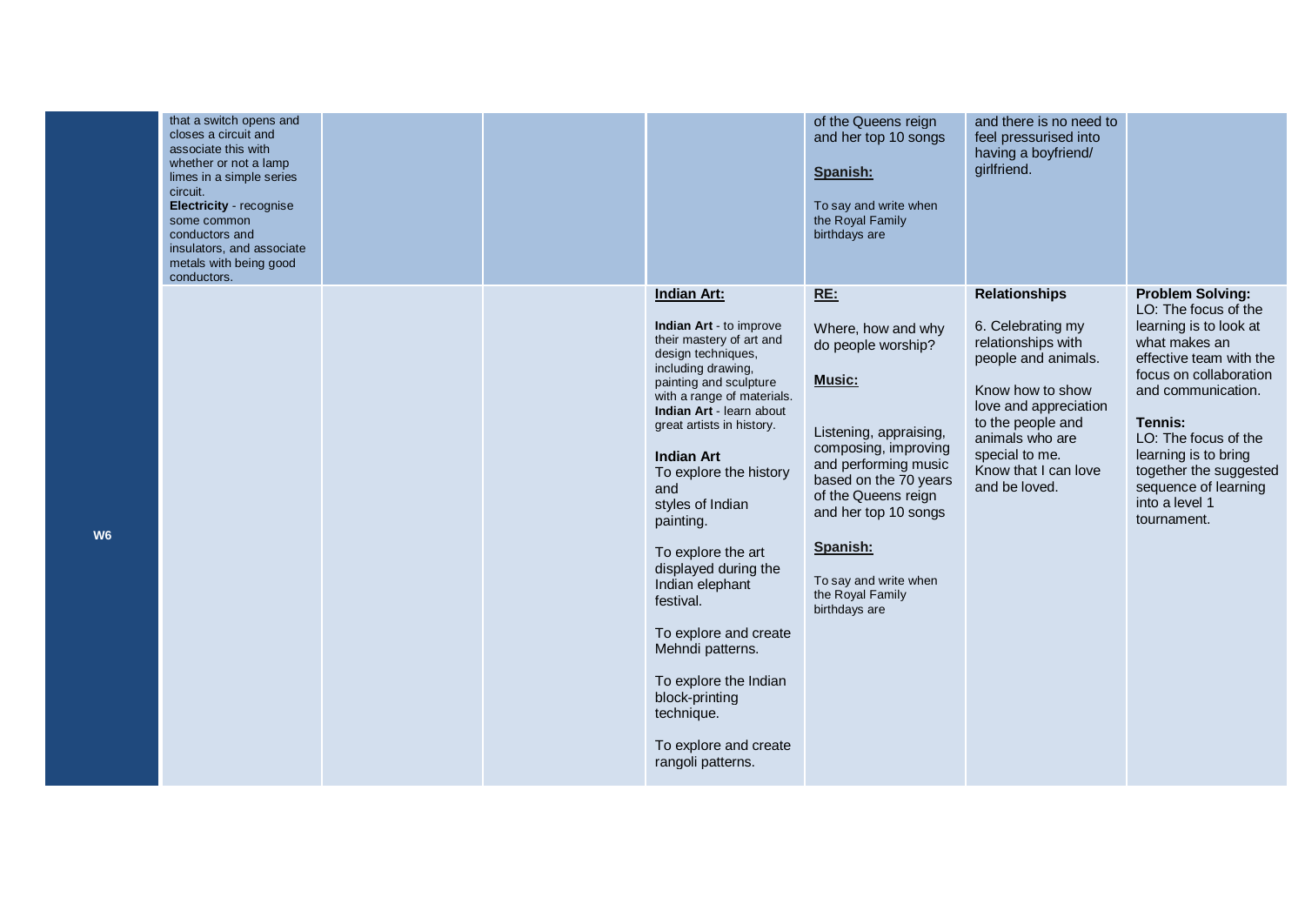| W <sub>1</sub> |  | Geography<br>South America and the<br>Amazon<br>To locate The Amazon on<br>a map and consider the<br>significance of its location.<br>To describe the<br>importance of the Amazon<br>Basin and Rainforest.<br>To understand some of<br>the threats to the Amazon<br>and why they matter. | RE:<br>How and why do<br>believers show their<br>commitments through<br>the journey of life?<br>Music:<br><b>Cyclic Patterns</b><br><b>Exploring West African</b><br>Dembe drumming and<br>considers the cultural<br>significance and place<br>of West African<br>drumming.<br>Spanish:<br>To revise spelling of<br>numbers 1-31, days of<br>the week and months<br>as well as vocabulary<br>previously learnt. | <b>Changing Me</b><br><b>Unique me</b><br>Understand that some<br>of my personal<br>characteristics have<br>come from my birth<br>parents and that this<br>happens because I am<br>made from the joining<br>of their egg and sperm<br>appreciate that I am a<br>truly unique human<br>being. | <b>Athletics:</b><br>LO: Pupils will learn to<br>self analyse their own<br>performance to help to<br>improve their own<br>personal best.<br>Cricket:<br>LO: The focus of the<br>learning is to develop<br>pupils understanding<br>of batting and fielding. |
|----------------|--|------------------------------------------------------------------------------------------------------------------------------------------------------------------------------------------------------------------------------------------------------------------------------------------|-----------------------------------------------------------------------------------------------------------------------------------------------------------------------------------------------------------------------------------------------------------------------------------------------------------------------------------------------------------------------------------------------------------------|----------------------------------------------------------------------------------------------------------------------------------------------------------------------------------------------------------------------------------------------------------------------------------------------|------------------------------------------------------------------------------------------------------------------------------------------------------------------------------------------------------------------------------------------------------------|
| W <sub>2</sub> |  | Geography<br>South America and the<br>Amazon<br>To understand some of<br>the main human and<br>physical features of<br>Manaus.<br>To compare the Amazon<br><b>Basin with South-East</b><br>Brazil and the children's<br>home area.                                                       | RE:<br>How and why do<br>believers show their<br>commitments through<br>the journey of life?<br>Music:<br><b>Cyclic Patterns</b><br><b>Exploring West African</b><br>Dembe drumming and<br>considers the cultural                                                                                                                                                                                               | <b>Changing Me</b><br>Having a baby<br>Correctly label the<br>internal and external<br>parts of male and<br>female bodies that are<br>necessary for making<br>a baby<br>understand that having<br>a baby is a personal<br>choice and express                                                 | <b>Athletics:</b><br>LO: Pupils will develop<br>an understanding of<br>why we need to<br>increase our stride<br>pattern to enable us to<br>maintain our speed<br>during the middle third<br>of a race.<br><b>Cricket:</b>                                  |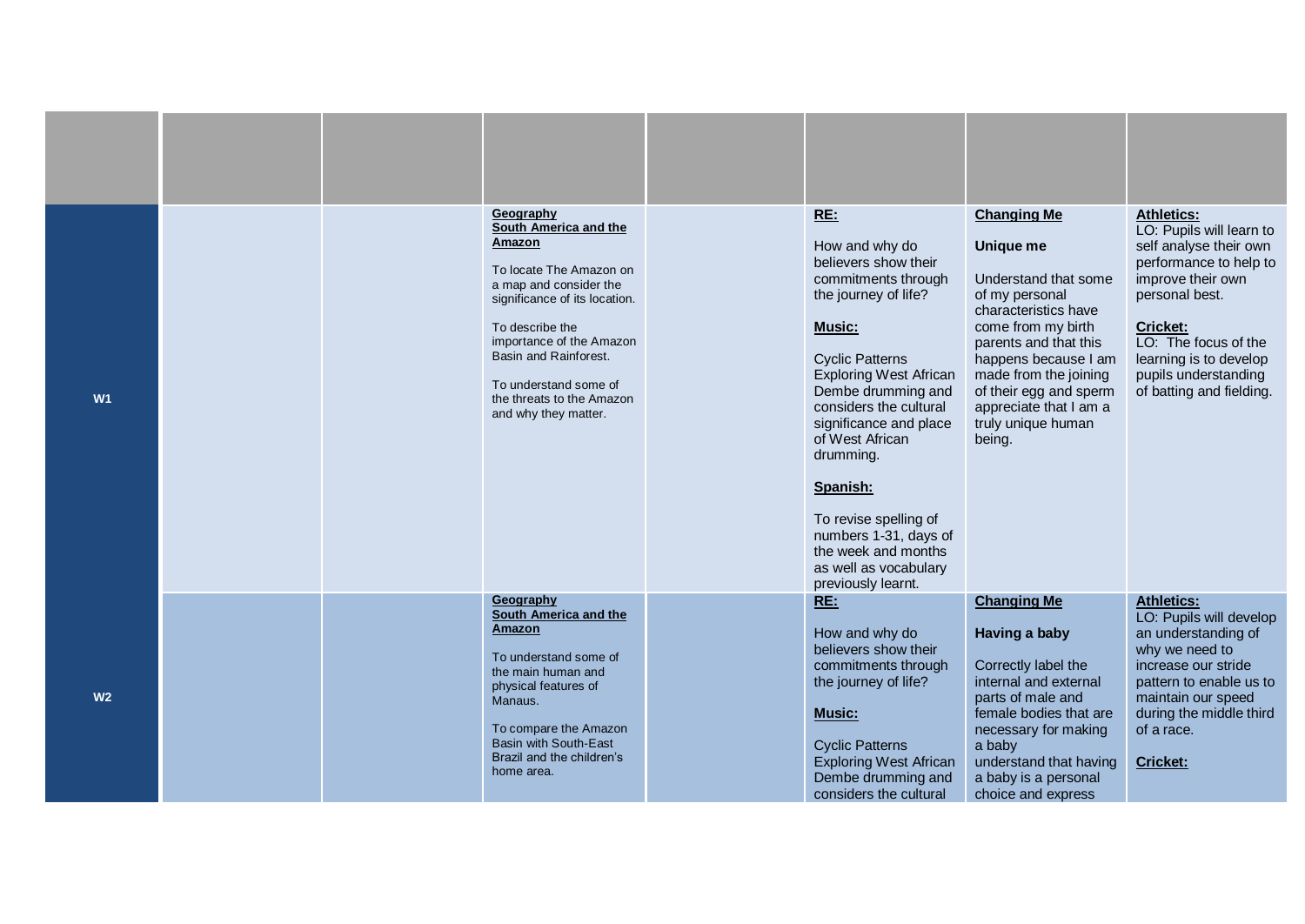|    |                                                                                                                                                                                                                                                                                                                                                                                                                                                                                                                                                                                                                                                                                                                                                          | To share children's<br>knowledge and<br>understanding of the<br>Amazon Basin. | significance and place<br>of West African<br>drumming.<br>Spanish:<br>To revise spelling of<br>numbers 1-31, days of<br>the week and months<br>as well as vocabulary<br>previously learnt.<br>To read a Spanish<br>paragraph and answer<br>to questions                                                                                              | how I feel about<br>having children when I<br>am an adult.                                                                                                                                                                                                                                                                                                                              | LO: The focus of the<br>learning is to introduce<br>bowling.                                                                                                                                                                                                                                                      |
|----|----------------------------------------------------------------------------------------------------------------------------------------------------------------------------------------------------------------------------------------------------------------------------------------------------------------------------------------------------------------------------------------------------------------------------------------------------------------------------------------------------------------------------------------------------------------------------------------------------------------------------------------------------------------------------------------------------------------------------------------------------------|-------------------------------------------------------------------------------|------------------------------------------------------------------------------------------------------------------------------------------------------------------------------------------------------------------------------------------------------------------------------------------------------------------------------------------------------|-----------------------------------------------------------------------------------------------------------------------------------------------------------------------------------------------------------------------------------------------------------------------------------------------------------------------------------------------------------------------------------------|-------------------------------------------------------------------------------------------------------------------------------------------------------------------------------------------------------------------------------------------------------------------------------------------------------------------|
| W3 | Electricity - identify<br>common appliances that<br>run on electricity.<br>Electricity - construct a<br>simple series electrical<br>circuit, identifying and<br>naming its basic parts,<br>including cell, wires,<br>bulbs, switches and<br>buzzers.<br>Electricity - identify<br>whether or not a lamp will<br>light in a simple series<br>circuit, based on whether<br>or not the lamp is part of<br>a complete loop with a<br>battery.<br>Electricity - recognise<br>that a switch opens and<br>closes a circuit and<br>associate this with<br>whether or not a lamp<br>limes in a simple series<br>circuit.<br><b>Electricity</b> - recognise<br>some common<br>conductors and<br>insulators, and associate<br>metals with being good<br>conductors. |                                                                               | RE:<br>How and why do<br>believers show their<br>commitments through<br>the journey of life?<br>Music:<br><b>Cyclic Patterns</b><br><b>Exploring West African</b><br>Dembe drumming and<br>considers the cultural<br>significance and place<br>of West African<br>drumming.<br>Spanish:<br>To read a Spanish<br>paragraph and answer<br>to questions | <b>Changing Me</b><br><b>Girls and puberty</b><br>Describe how a girl's<br>body changes in order<br>for her to be able to<br>have babies when she<br>is an adult, and that<br>menstruation (having<br>periods) is a natural<br>part of this.<br>Know that I have<br>strategies to help me<br>cope with the physical<br>and emotional<br>changes I will<br>experience during<br>puberty. | <b>Athletics:</b><br>LO: The focus of the<br>learning is to explore<br>pacing and running for<br>distance. Pupils will<br>learn the correct<br>technique to use when<br>running for distance.<br><b>Cricket:</b><br>LO: The focus of the<br>learning is to develop<br>ways of stopping and<br>returning the ball. |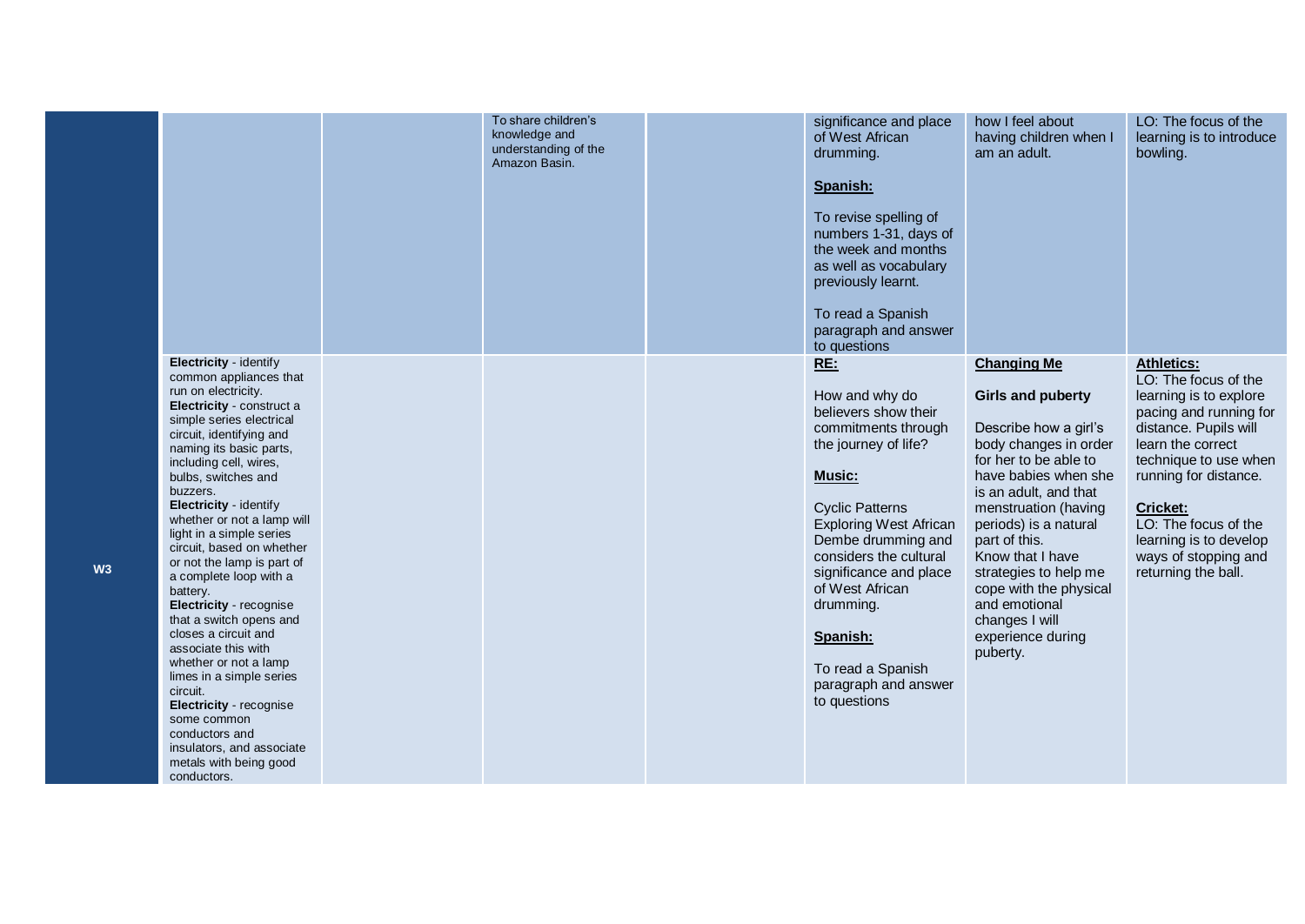| Electricity - identify<br>common appliances that<br>run on electricity.<br>Electricity - construct a<br>simple series electrical<br>circuit, identifying and<br>naming its basic parts,<br>including cell, wires,<br>bulbs, switches and<br>buzzers.<br>Electricity - identify<br>whether or not a lamp will<br>light in a simple series<br>circuit, based on whether<br>or not the lamp is part of<br>a complete loop with a<br>battery.<br>Electricity - recognise<br>that a switch opens and<br>closes a circuit and<br>associate this with<br>whether or not a lamp<br>limes in a simple series<br>circuit.<br>Electricity - recognise<br>some common<br>conductors and<br>insulators, and associate<br>metals with being good<br>conductors. |                                                                                                                                                                                                                    |  | <b>RE:</b><br>How and why do<br>believers show their<br>commitments through<br>the journey of life?<br><b>Music:</b><br><b>Cyclic Patterns</b><br><b>Exploring West African</b><br>Dembe drumming and<br>considers the cultural<br>significance and place<br>of West African<br>drumming.<br>Spanish:<br>To write a small<br>paragraph about<br>myself giving your<br>name, age, birthday<br>and how you are<br>feeling | <b>Changing Me</b><br><b>Circles of change</b><br>Know how the circle of<br>change works and can<br>apply it to changes I<br>want to make in my<br>life.<br>I am confident enough<br>to try to make changes<br>when I think they will<br>benefit me.                                                                 | <b>Athletics:</b><br>LO: The focus of the<br>learning is to continue<br>to explore pacing and<br>running for distance.<br>Cricket:<br>LO: The focus of the<br>learning is to develop<br>ways of retrieving and<br>returning the ball to<br>prevent the batters<br>from scoring runs.                                             |
|---------------------------------------------------------------------------------------------------------------------------------------------------------------------------------------------------------------------------------------------------------------------------------------------------------------------------------------------------------------------------------------------------------------------------------------------------------------------------------------------------------------------------------------------------------------------------------------------------------------------------------------------------------------------------------------------------------------------------------------------------|--------------------------------------------------------------------------------------------------------------------------------------------------------------------------------------------------------------------|--|-------------------------------------------------------------------------------------------------------------------------------------------------------------------------------------------------------------------------------------------------------------------------------------------------------------------------------------------------------------------------------------------------------------------------|----------------------------------------------------------------------------------------------------------------------------------------------------------------------------------------------------------------------------------------------------------------------------------------------------------------------|----------------------------------------------------------------------------------------------------------------------------------------------------------------------------------------------------------------------------------------------------------------------------------------------------------------------------------|
|                                                                                                                                                                                                                                                                                                                                                                                                                                                                                                                                                                                                                                                                                                                                                   | We are<br>Meteorologists:<br>To describe and<br>measure the weather.<br>To record the weather.<br>To analyse the data<br>collected.<br>To use the photo<br>collection to make<br>predictions about the<br>weather. |  | <b>RE:</b><br>How and why do<br>believers show their<br>commitments through<br>the journey of life?<br><b>Music:</b><br><b>Cyclic Patterns</b><br><b>Exploring West African</b><br>Dembe drumming and<br>considers the cultural<br>significance and place<br>of West African<br>drumming.                                                                                                                               | <b>Changing Me</b><br><b>Accepting Change</b><br>Identify changes that<br>have been and may<br>continue to be outside<br>of my control that I<br>learnt to accept.<br>Express my fears and<br>concerns about<br>changes that are<br>outside of my control<br>and know how to<br>manage these feelings<br>positively. | <b>Athletics:</b><br>LO: Pupils will learn<br>how to throw a primary<br>school javelin and how<br>they can use their<br>bodies to throw with<br>greater distance.<br><b>Cricket:</b><br>LO: The focus of the<br>learning is develop an<br>understanding of how,<br>where and why we<br>need to strike the ball<br>to score runs. |

**W5**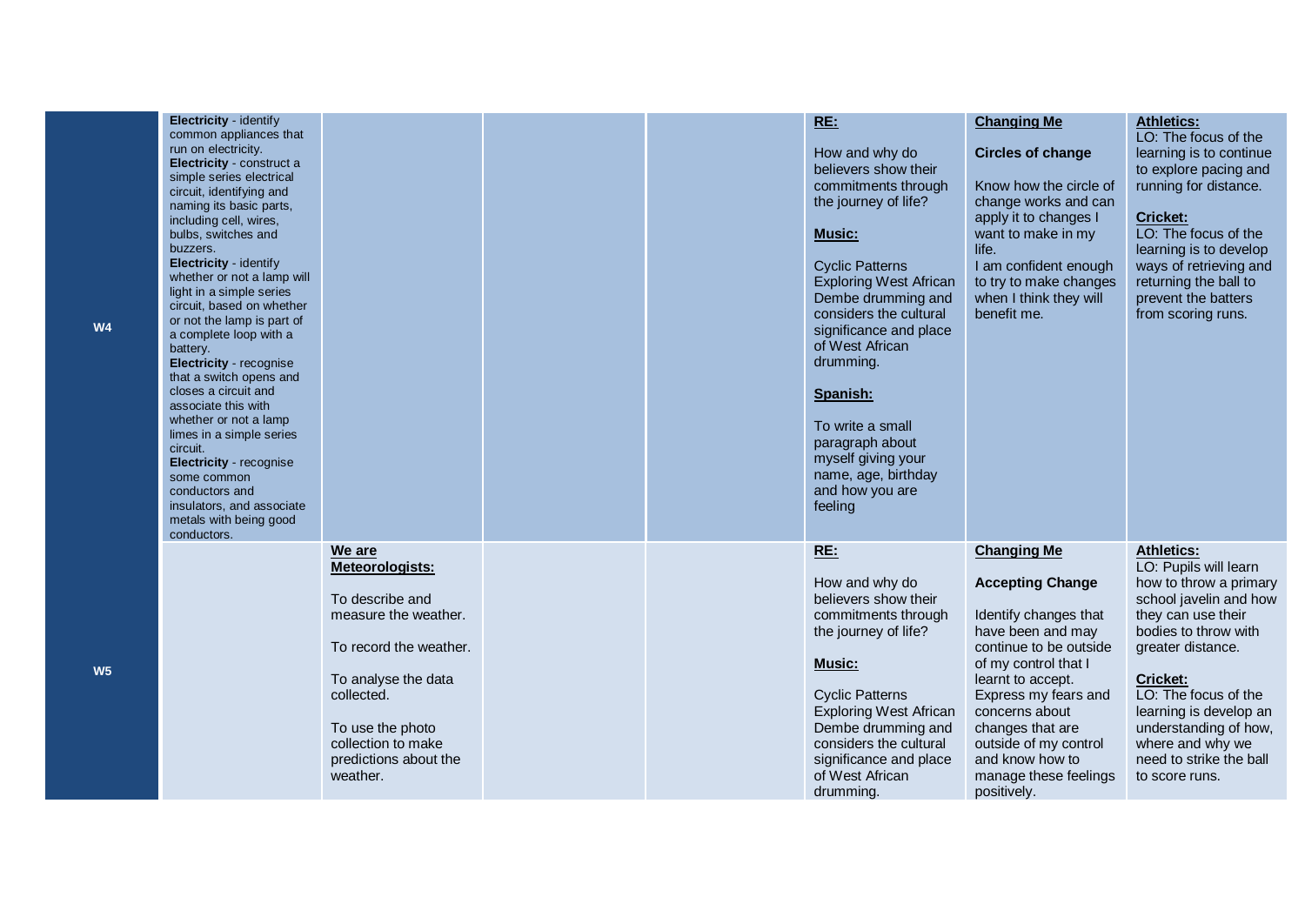|                | To identify features of<br>a good weather<br>forecast, and plan a<br>weather forecast.<br>To deliver a weather<br>forecast and reflect on<br>learning.<br><b>Online Safety:</b><br>We are Careful when<br>Talking to Virtual<br>Friends |                                                                                                                                                                                                                                                                                                                                                                                                                                                                                        | Spanish:<br>To write a small<br>paragraph about<br>myself giving your<br>name, age, birthday<br>and how you are<br>feeling<br>To use language of<br>days, dates, and<br>celebrations to make a<br>birthday party<br>invitation                                                                                                                                                                            |                                                                                                                                                                                                                                      |                                                                                                                                                                                                                                                                                                                                                                           |
|----------------|-----------------------------------------------------------------------------------------------------------------------------------------------------------------------------------------------------------------------------------------|----------------------------------------------------------------------------------------------------------------------------------------------------------------------------------------------------------------------------------------------------------------------------------------------------------------------------------------------------------------------------------------------------------------------------------------------------------------------------------------|-----------------------------------------------------------------------------------------------------------------------------------------------------------------------------------------------------------------------------------------------------------------------------------------------------------------------------------------------------------------------------------------------------------|--------------------------------------------------------------------------------------------------------------------------------------------------------------------------------------------------------------------------------------|---------------------------------------------------------------------------------------------------------------------------------------------------------------------------------------------------------------------------------------------------------------------------------------------------------------------------------------------------------------------------|
| W <sub>6</sub> |                                                                                                                                                                                                                                         | <b>American Food:</b><br>To find out about the<br>diversity of foods<br>grown in<br>America's diverse<br>climates, and develop<br>cooking<br>skills while following a<br>recipe for a traditional<br>American food.<br>To discover some<br>ways in which<br>indigenous Americans<br>grew, caught,<br>gathered, prepared,<br>and cooked, food.<br>To find out about<br>important, traditional<br>staple foods in<br>America, and how the<br>slave trade influenced<br>American cuisine. | <b>RE:</b><br>How and why do<br>believers show their<br>commitments through<br>the journey of life?<br><b>Music:</b><br><b>Cyclic Patterns</b><br><b>Exploring West African</b><br>Dembe drumming and<br>considers the cultural<br>significance and place<br>of West African<br>drumming.<br>Spanish:<br>To use language of<br>days, dates, and<br>celebrations to make a<br>birthday party<br>invitation | <b>Changing Me</b><br><b>Looking ahead</b><br>Identify what I am<br>looking forward to<br>when I move to a new<br>class.<br>Reflect on the changes<br>I would like to make<br>next year and can<br>describe how to go<br>about this. | <b>Athletics:</b><br>LO: The focus of the<br>learning is to explore<br>how we can use our<br>bodies to jump as far<br>as possible, using a<br>combination of jumps,<br>in particular hop, skip<br>and jump.<br><b>Cricket:</b><br>LO: The focus of the<br>learning is to bring<br>together the suggested<br>sequence of learning<br>into small games of<br>pairs cricket. |